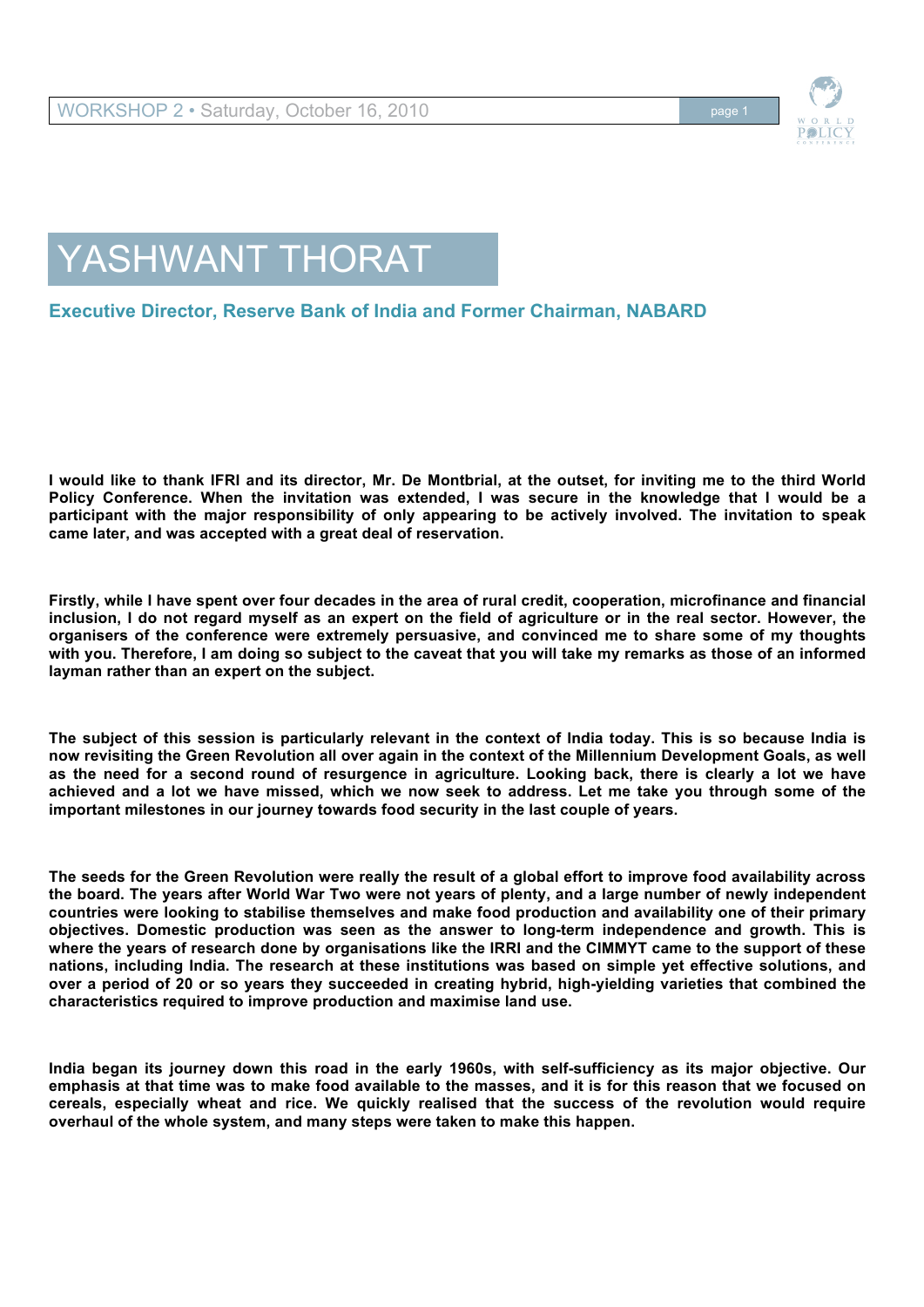

**Firstly, the research system was opened up, and the Indian Council of Agricultural Research, the country's premium agricultural research institution, was reorganised. The signal given to the researchers at the ICAR was that grains from international bodies could be sourced and localised. Secondly, agricultural universities were set up at all major centres, with a starting profile that augmented the available talent in research and farm extension. Thirdly, trade policies were amended to permit hybrid seeds to be brought into the country. Fourthly, an all-India coordinated programme was launched to ensure that all parts of the country were engaged in the Green Revolution endeavour.** 

**Fifthly, new markets were set up in anticipation of higher market arrivals once the Green Revolution got underway. Sixthly, new warehousing facilities were created to manage the projected produce. Seventhly, mechanisation was introduced and encouraged to minimise waste. Further, there was a conscious effort to ensure that critical inputs such as water, fertilisers and insecticides were accessible, and made accessible, to farmers. Finally, the Government took on the responsibility for procurement to ensure equitable distribution.**

**These steps, taken together, formed a package which was launched and simultaneously implemented across the country. Success did not come immediately; it took time, but when it came it was quite definite. Thus, from a wheat production level of 27 million tonnes in 1960, India progressed to 54 million tonnes in 1968, and a similar doubling of production was seen in the case of rice. The empirical finding was that our farmers were readily taking to the new seeds and practices, and benefiting to a very large extent.**

**Food shortages were pretty much gone from India by the 1980s. Cereals, which provided the required fuel calories, became available to an increasing number of Indians, and steps began to be initiated to dismantle rationing in urban centres for those who could afford to buy from the market. The new challenge which emerged was equitable food distribution, and areas of sparse availability became the new centre of national focus.**

**This process was repeated over time in oil seeds, where an oil seeds technology mission in the early 1980s doubled our production in eight years, and in milk, where a combination of cross-bred cows and a vibrant cooperative movement, acting jointly and severally, propelled us to the position of one of the foremost milk producers in the world. The story was also repeated to a greater or lesser extent in the case of poultry and corn.** 

**However, notwithstanding the fact that these developments were gratifying, the list of challenges and the unfinished agenda have also remained very large. We find as a growing democracy that population growth, even at controlled rates, leads to high absolute numbers that have to be fed. Coupled with absolute numbers is the fact that our economy is on a high growth path, this has not only increased the demand for food products but also created a demand which is increasingly characterised by quality.** 

**We are also aware, indeed painfully so, that land has become degraded with years of chemical use and needs to be rejuvenated, and that, further, water and irrigation facilities need to be augmented. Innovative ways have to be found to produce more and increase yields, because new arable land will not be available. This kind of list is endless.**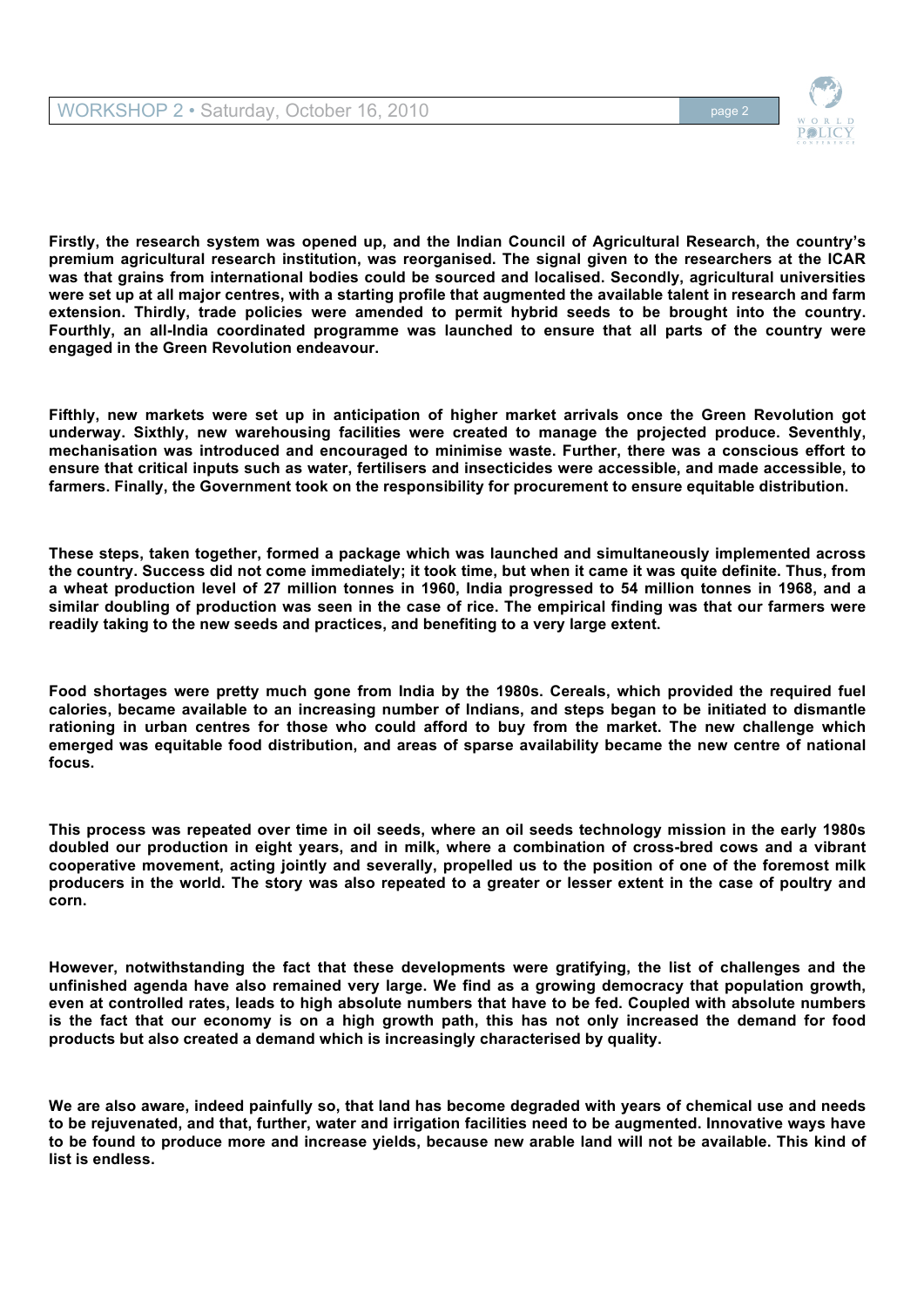

**We are making a sincere effort to address these issues in a number of ways. For instance, we are moving away from the concept of food security to nutritional security. We are trying to ensure that calorie availability, by itself, is enough. I am happy to report that three states in our country, namely Jammu and Kashmir, Punjab and Tamil Nadu, are already ahead of their Millennium Development Goals, and that four more states will shortly achieve these goals.** 

**We are also improving our research and extension capabilities in respect of other crops, including coarse grains and pulses, so that more options are provided for balanced diets. Crop rotation and better land utilisation is being encouraged to increase production and improve land quality. Finally, technologies for better water usage are being consciously encouraged.**

**Having said this, I turn to the last portion of my presentation. Despite the steps we have taken, and which I have outlined, I must confess that collective memories linger a long time. One of our collective memories is that of the years of scarcity; hence we continue to be very conscious of any overdependence on imports. For example, in the case of pulses, we currently produce 14 million tonnes and consume 18 million, the gap being bridged by imports, and there are large numbers of people in the country who are deeply concerned about this. This gap is not very significant to my mind, nor is it of such an order that it would threaten our food security, but it illustrates the point that there is constant pressure to be self-sufficient.** 

**We believe that consumption should be around 30 million tonnes to provide good nutrition to our citizens, and that this growth should be driven by India. This is the reason for my earlier remark that, in the context of food security, the challenges are never-ending.** 

**What are our learnings form the Green Revolution? The first is that there must be a long-term strategy on food security and a long-term plan of action. This should be supported by a dedicated team of professionals working in a mission mode. We were fortunate to have strong leadership spearheading our Green Revolution, supported by professionals like Dr Swaminathan, Dr Curien and Dr Chadha, along with countless others.** 

**The second learning is that you need to invest consciously and continuously in the process. There will always be new requirements and new challenges as the process unfolds, and therefore, unless investment is aggressively sustained, the impetus for Green Revolution seems to taper off. The third learning is that, for the process to succeed, you have to ensure all stakeholders buy into the process. This includes growers, traders, consumers, infrastructure providers and policymakers.** 

**The fourth learning is that fragile frameworks do not work. You need to build a robust, comprehensive system that grows along with the plan; if you are planning X increase in production, the support system also has to grow by the same factor to handle increased quantities. We have also learned that, from the point of view of equity, you need a balance of activism, regulation and intervention, and disequilibrium in this mix tends to distort the process. Our last learning has been that the benefits of the process have to reach all citizens, as only then will there be a groundswell of support for the initiative.**